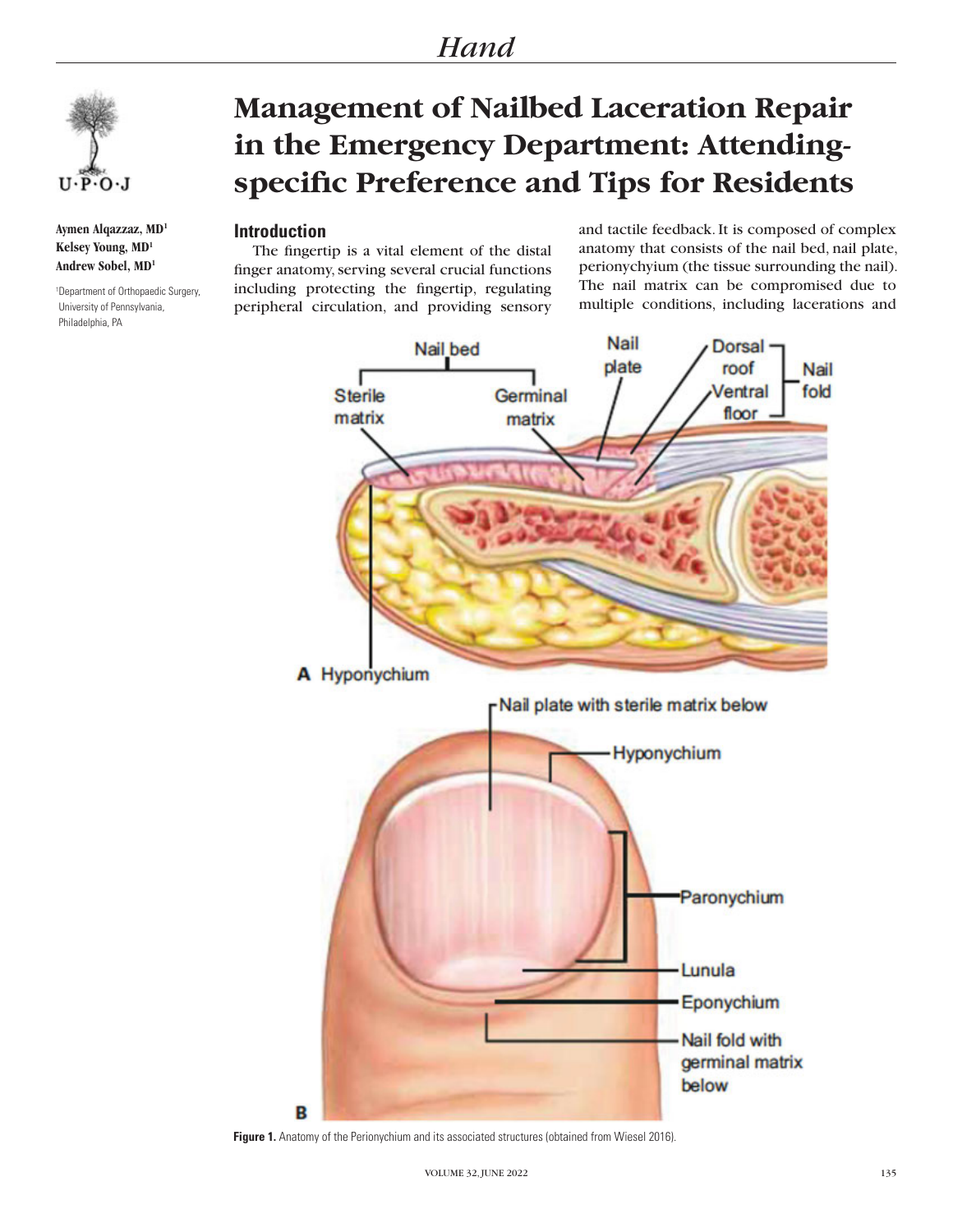D

trauma, crush injuries, tumors, and infections. Injuries to the nailbed and surrounding tissue can lead to functional and cosmetic complications, possibly necessitating intervention in the acute period to ensure function and a normal-appearing nail. Several methods exist for management of fingertip trauma. Here we describe the anatomy of the fingertip, procedures for repair of fingertip injuries, and the results of a survey of orthopaedic- and plastic surgery-trained faculty at the University of Pennsylvania regarding their preferred approach to treating such injuries.

## А



#### *Anatomy*

The distal fingertip is comprised of the nail bed, the nail plate, and the surrounding perionychium (Figure 1). The nail bed, which is comprised of the sterile matrix (distally) and the germinal matrix (proximally), is covered by the overlying nail plate. Nail growth originates from the germinal matrix at the proximal end of the nail bed. The proximal end of the nail plate is covered by the nail fold (eponychial fold) and the



Subungual hematomas with evidence of fracture on x-Ray require nail removal as part of the treatment. (C) Once the nail plate is removed. A linear laceration without markedly exposed bone is present in the sterile matrix only. This laceration should be treated with glue, absorbable sutures, or neither. **(D)** If a stellate laceration was encountered without markedly exposed bone, this should be treated with glue, absorbable sutures, or neither. **(E)** After removal of the nail plate and laceration repair, stenting open the proximal eponychial fold is necessary.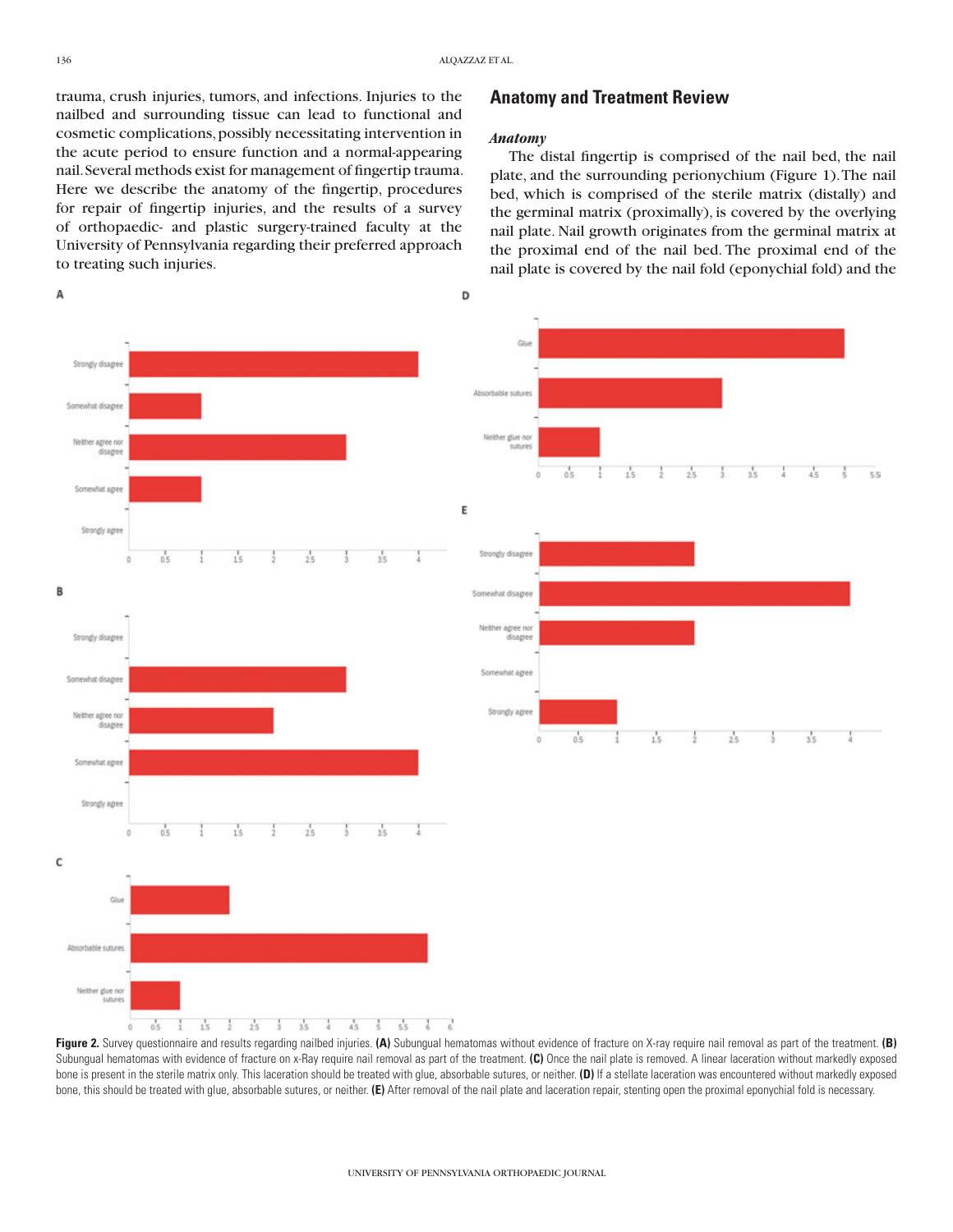

bordering tissues around the nail are the paronychial folds. The eponychium is the thin layer of tissue that extends onto the nail plate from the nail fold<sup>1</sup>.

#### *Procedure*

In the setting of fingertip injuries such as subungual hematoma when intervention is indicated and simple trephination is not ideal, a digital block is performed—often with 1% lidocaine without epinephrine. The affected digit is then exsanguinated with a digital tourniquet, then prepared and draped. The nail is then removed with gentle blunt dissection, often with a Freer elevator, deep to the plate and then superficial to the plate proximal to the eponychial fold. Attachments to the paronychial folds are dissected and the nail plate is removed. Traditionally, repair of the sterile matrix consists of approximation of the lacerated with absorbable sutures (e.g., 5-0 chromic gut). Once the repair is performed, the nail fold may be stented open. This can be accomplished with the native nail plate if in good condition and not contaminated, a thin aluminum sheet such as from a suture package, gauze impregnated with petroleum jelly, or a piece of sterile glove. However, O'Shaughnessy, et al.2 reported no difference in outcomes whether the nail plate was replaced or left off after repair. Furthermore, Strauss, et al.3 found no difference in outcomes when the lacerations are repaired with sutures or Dermabond. Despite the current literature, there remains a difference in management based on surgeon preference. This variability creates confusion for consult

**Figure 3.** Option for Stenting the proximal eponychial fold in the setting of a laceration (linear or stellate) isolated to the sterile matrix when the nail plate is no longer present.

residents and possibly affects patient outcomes.

### **Results**

#### *Attendings Preference Survey*

Nine board-eligible or board-certified hand surgeons from the Orthopaedic or Plastic and Reconstructive surgery departments at the University of Pennsylvania were surveyed regarding their preferred treatment practice of acute fingertip injuries (Figure 2). In the setting of subungual hematoma, with no evidence of fracture on imaging, 44% strongly disagreed with removal of the nail plate as part of the treatment (11% somewhat agreed), while those numbers changed to 44% somewhat agreeing to removing the nail plate in the setting of acute fracture on present on X-ray. Regarding the laceration repair, a minority (22%) favored surgical glue, while the majority preferred primary treatment with absorbable sutures (66.7%) when the laceration was linear. When the laceration was stellate, 55.6% of surgeons preferred the use of glue. Regarding stenting the eponychial fold after laceration repair in the sterile matrix, the majority believed it was not necessary to replace the nail plate (66%), while only one surgeon felt it was necessary to stent it open. Given the option to keep the eponychial fold open, that surgeon preferred aluminum from the suture packet to be used for a stent but noted that the native nail, a penrose, or xeroform/adaptic were acceptable. Dry gauze or a piece of sterile glove were not acceptable options.